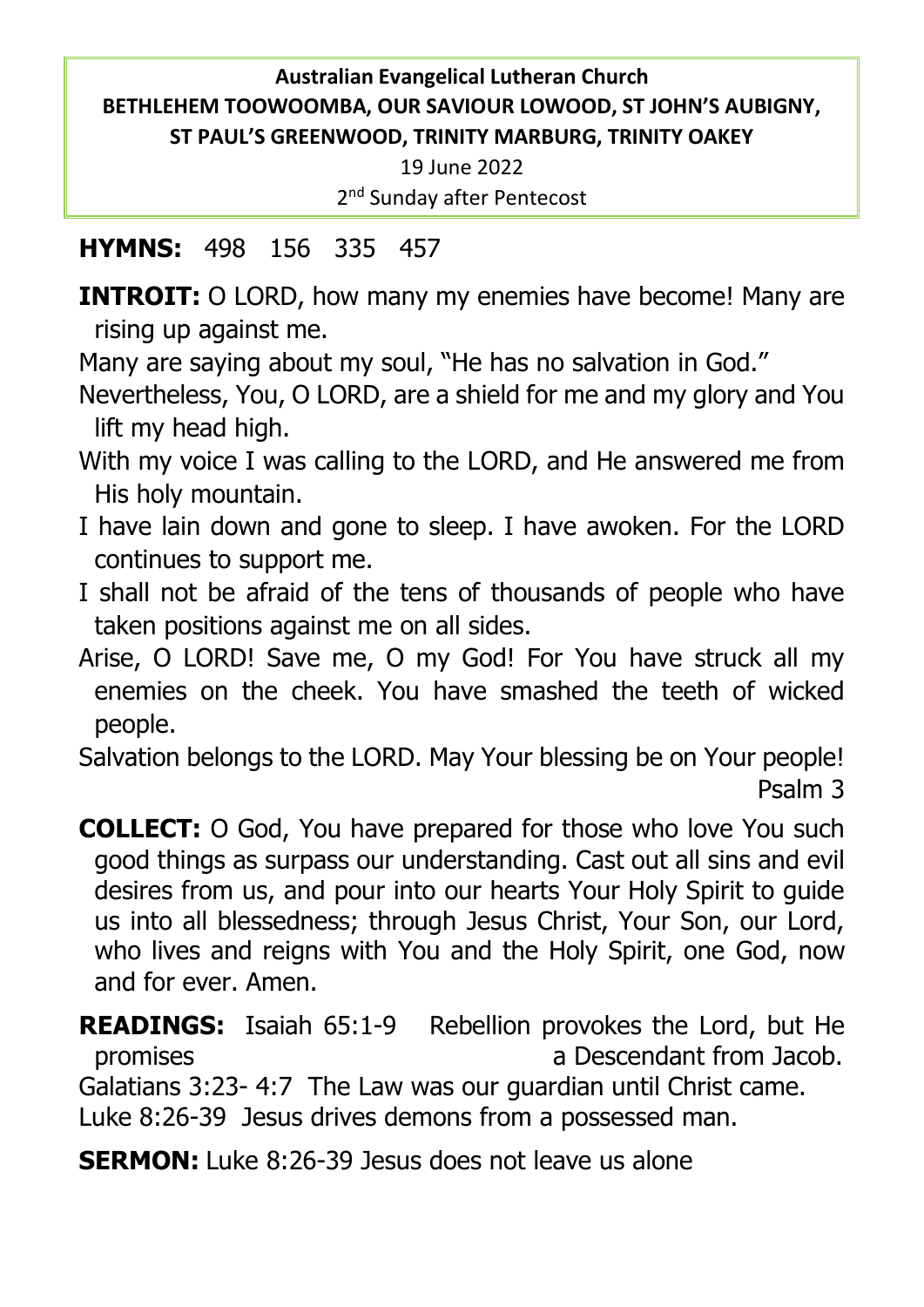#### **Beware the Devil!**

There is no salvation for the evil angels and no possibility of repentance for them (2 Peter 2:4; Jude 6). It was for them that hell was prepared (Matthew 25:41). We do not know why God did not give this fallen host an opportunity for repentance; it is part of His hidden will. The Scriptures simply state the fact without any discussion of the why.

Though cast out of heaven and eternally miserable, Satan and his hosts are still very powerful. They still have a limited amount of freedom, but they are none the happier for it. Indeed their whole aim in the use of their limited freedom is to increase misery in the world. St. Peter describes the devil and by implication his cohorts as a "roaring lion looking for someone to devour" (1 Peter 5:8). Satan is the author of evil in the world. He lies. He murders. He is capable of no good, but only of evil and destruction (John 8:44). He uses a perverted reason in his attempts to deceive people and drive them either to arrogance or to despair (Matthew 4:5-6; 27:3-5). Even so, he is himself ultimately irrational in all that he says and does. His legions ask permission, for example, as we heard in our Gospel for today, to go into the pigs, as though they will somehow be better off for it. Perhaps to show us the ultimate irrationality of the fallen angels and their capacity only for destruction, death, and evil, Jesus grants their request. And so, after they enter the pigs, the pigs simply plunge into the water and drown in a demon-induced frenzy (Luke 8:26-33). In his rage and misery Satan bends his every effort to destroy the church by sowing false doctrine and hypocrisy wherever and whenever people take their eyes off of Christ and their attention away from the Word of God (Matthew 13:1-43; John 13:2; Ephesians 2:2; 2 Thessalonians 2:9).

So powerful and clever is Satan that he is able to seduce and rule in the hearts of most people in spite of the always ruinous consequences of his influence and rule (Ephesians 2:2). The astonishing thing for Christians is that they know the wrath and rage of Satan; they know his cunning; they know his goal. And still too often in their own weakness Christians also toy with his temptations as though Satan were really their friend, or at least harmless. That is how Satan presented himself to Eve in the Garden of Eden, as a harmless advisor, even a friend. The truth however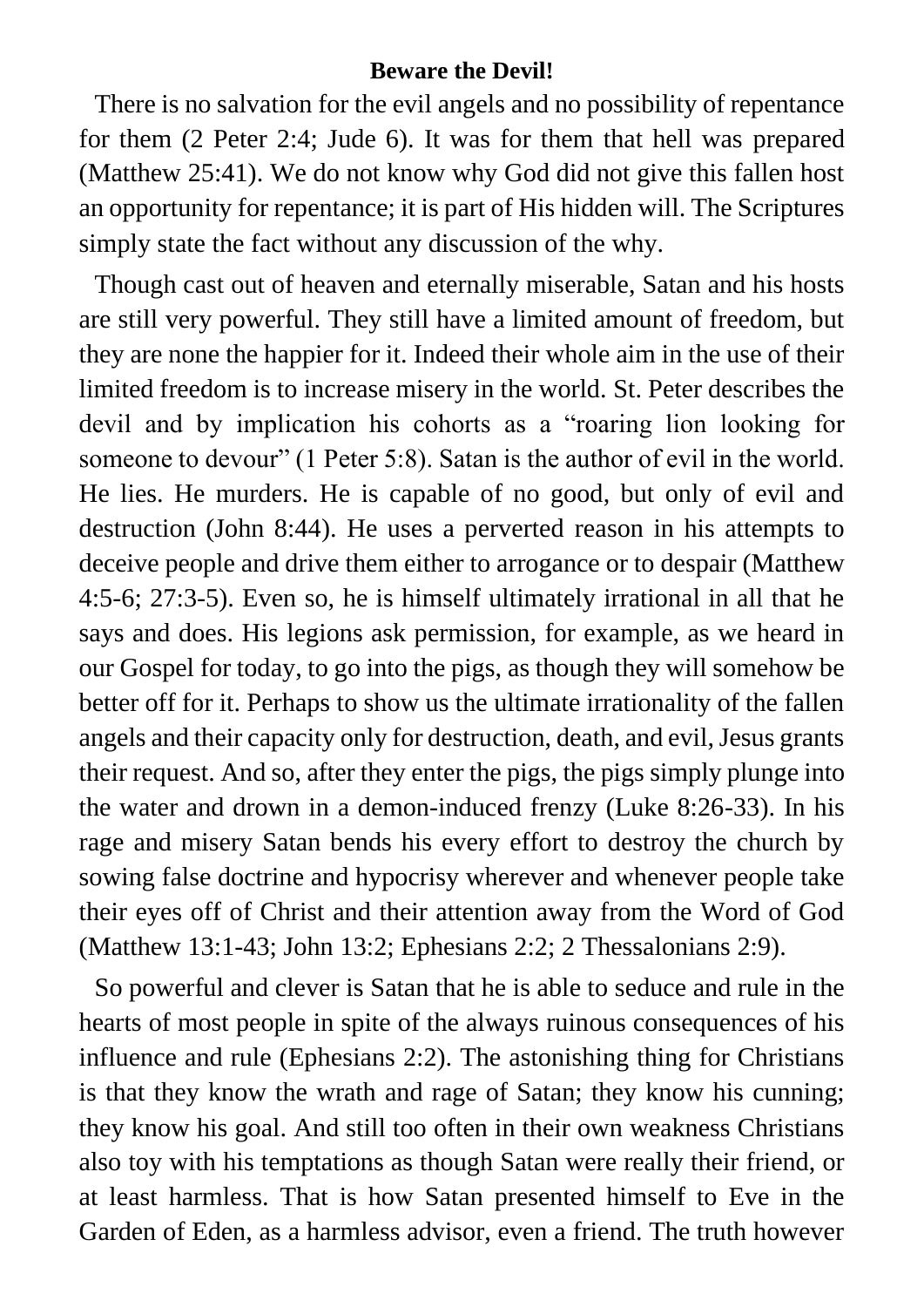is that he is a liar, a murderer, a destroyer, one bent on dragging us into hell, and one tragically successful with many in the endeavour. That should serve as a warning to Christians who do not take him seriously and who accordingly play with his temptations - they act as though he were a pet kitten to be played with, instead of the roaring lion bent on their destruction.

We may wish that God would simply destroy Satan and his entire host now so that he would no longer tempt us. But God has not chosen to do that. Instead, God gives us in His Word the powerful defence against Satan's seduction attempts and the weapons necessary to defeat him (Romans 13:11-14; Ephesians 5:1-20; 1 Peter 5:6-11). God shows us His own superiority and power over Satan (Matthew 12:22-29). He limits Satan's sphere of action (Job 1:6-12). He even promises us that He will not allow Satan to tempt us beyond our ability to withstand him (1 Corinthians 10:11-13). That ability to withstand is linked inseparably to the Word of God. Jesus Himself demonstrated that for us perfectly in His battle with Satan (Matthew 4:1-11). Those not content with these weapons have already lost the battle. Despising God's own armour, they invite the ultimate delusion of the devil and fall into the waiting arms of the Antichrist (2 Thessalonians 2:1-12) or into other great shame and vice (2 Peter 2; Jude 3-11).

Once again the Scriptures are not going to answer every question we may raise on the subject of the devil and his angels. The Bible tells us enough for our warning. It tells us enough for our encouragement so that we cling to the Word of God for our defence. It tells us enough! Those who want to know more should be warned solemnly against Satanism, witchcraft, fortune telling, horoscopes, and such other manifestations of the occult among those not satisfied with the Word of God. We should not be surprised at people's interest in such things - it is a mark of a society headed for destruction (Romans 1:18-32; 2 Timothy 3:1-9; 4:3,4). The Christian should shun all such things with a horror altogether appropriate for the hellish. It is quite bad enough that we must contend with the devil day and night without going out of our way to look for him, as though his misery could be our delight!